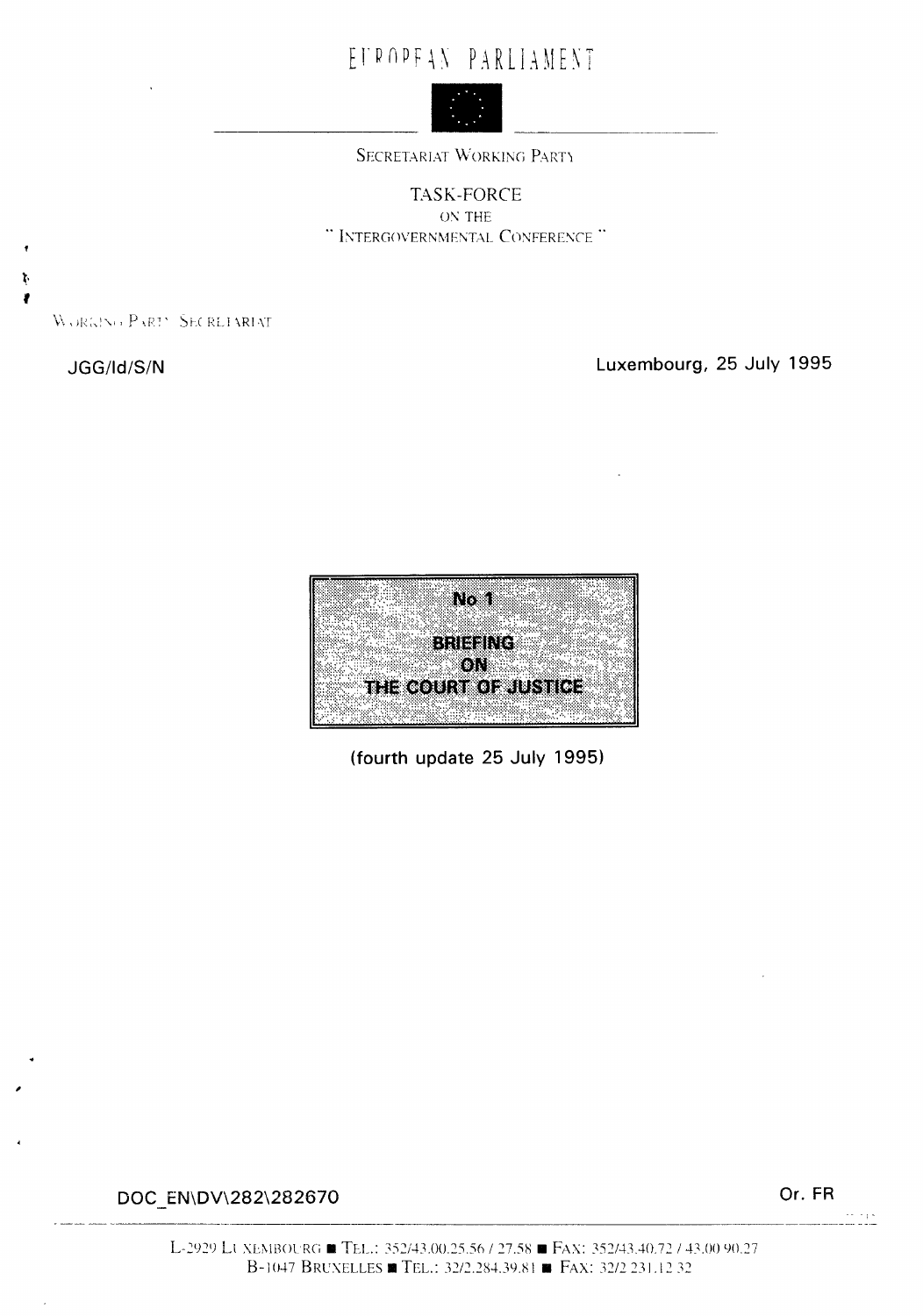These briefings have been drafted by the Parliament Secretariat Task Force on the Intergovernmental Conference. Their purpose is to gather together, in an organized, summary form, the proposals and suggestions which the authorities in the Member States, the Union's institutions and specialist commentators have put forward on the issues likely to be on the IGC/96 agenda.

*·1* 

'

..

Briefings will be updated as negotiations proceed.

## Already out:

- 1 The Court of Justice
- 2 The Commission
- 3 The Court of Auditors, ESC and COR
- 4 Differentiated integration.
- 5 The common foreign and security policy
- 6 The role of the national parliaments
- 7 The hierarchy of Community acts
- 8 The co-decision procedure
- 9 Cooperation in the fields of justice and home affairs
- 10 European citizenship
- 11 WEU, security and defence
- 12 The public services
- 13 Social policy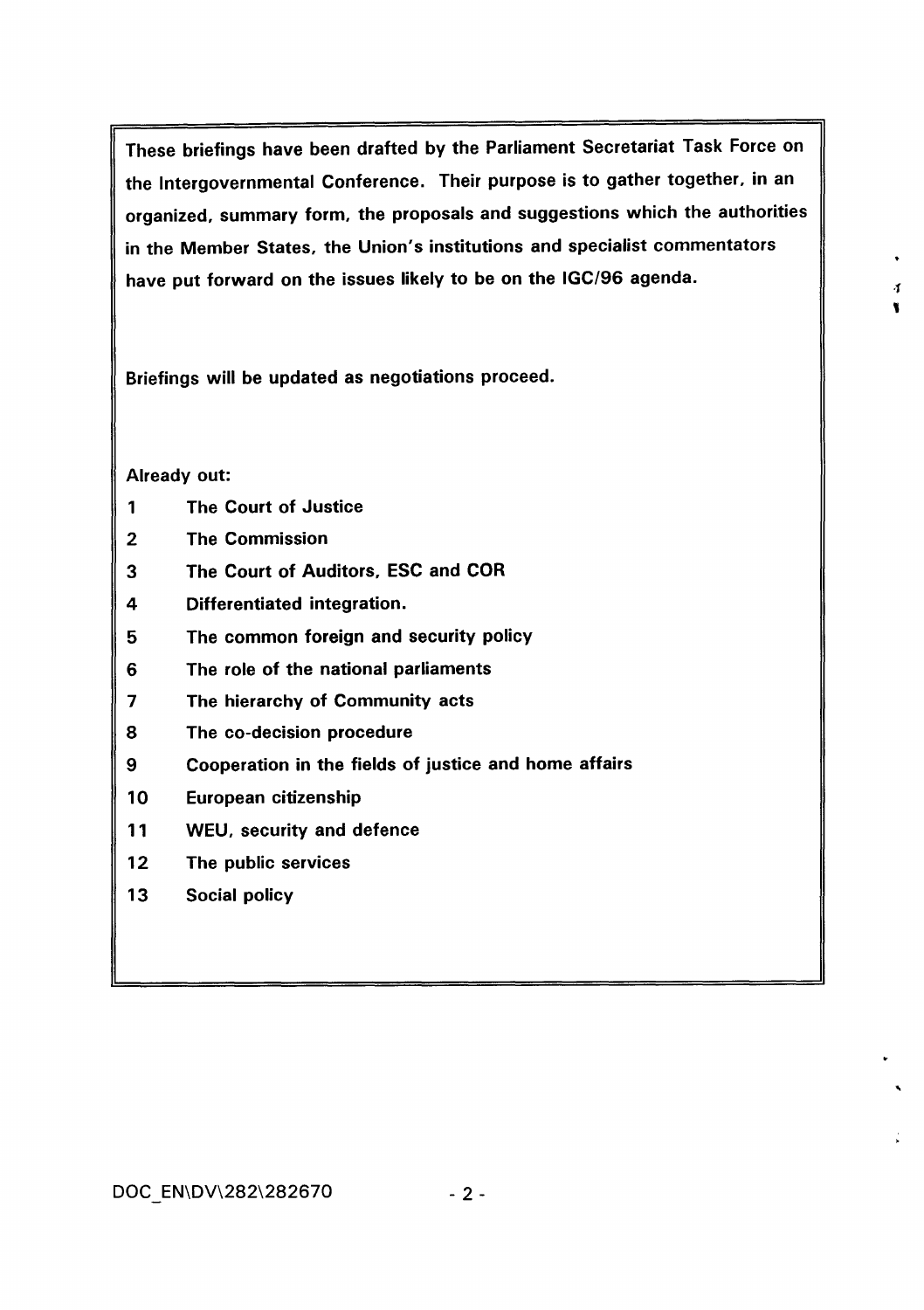25 July 1995

BRIEFING No 1

THE COURT OF JUSTICE

## **SUMMARY**

'

Most of the (essentially non-governmental) proposals agree on the following points:

- the term of office of the Members of the Court should be increased to nine or twelve years and not be renewable;
- the European Parliament should participate in the procedure by which Members of the Court are appointed and should have greater access to the Court;
- the Court's internal procedures should be more flexible and more autonomous.

Opinions are still divided on important questions such as the how many Members the Court should have, its structure (Court/Court of First Instance/specialised Courts), and judicial review of the second and third pillars.

## CONFERENCE AGENDA

The Conference agenda envisaged by the EU Treaty itself (Article N(2)) does not include revision of the provisions of the Treaty relating to the Court of Justice. However, at the Brussels and Corfu European Councils (in December 1993 and June 1994 respectively) it was decided that the Conference would examine measures to ensure that the institutions functioned more efficiently and effectively, particularly in view of enlargement; it is therefore possible that questions relating to the composition, operation and powers of the Court of Justice may be tackled.

## SOURCES

•

Only the Luxembourg Government has so far expressed an opinion on these issues .

The main positions listed below come from the following documents:

 $DOC$   $EN\left|OV\right|282\left|282670$   $-3$  -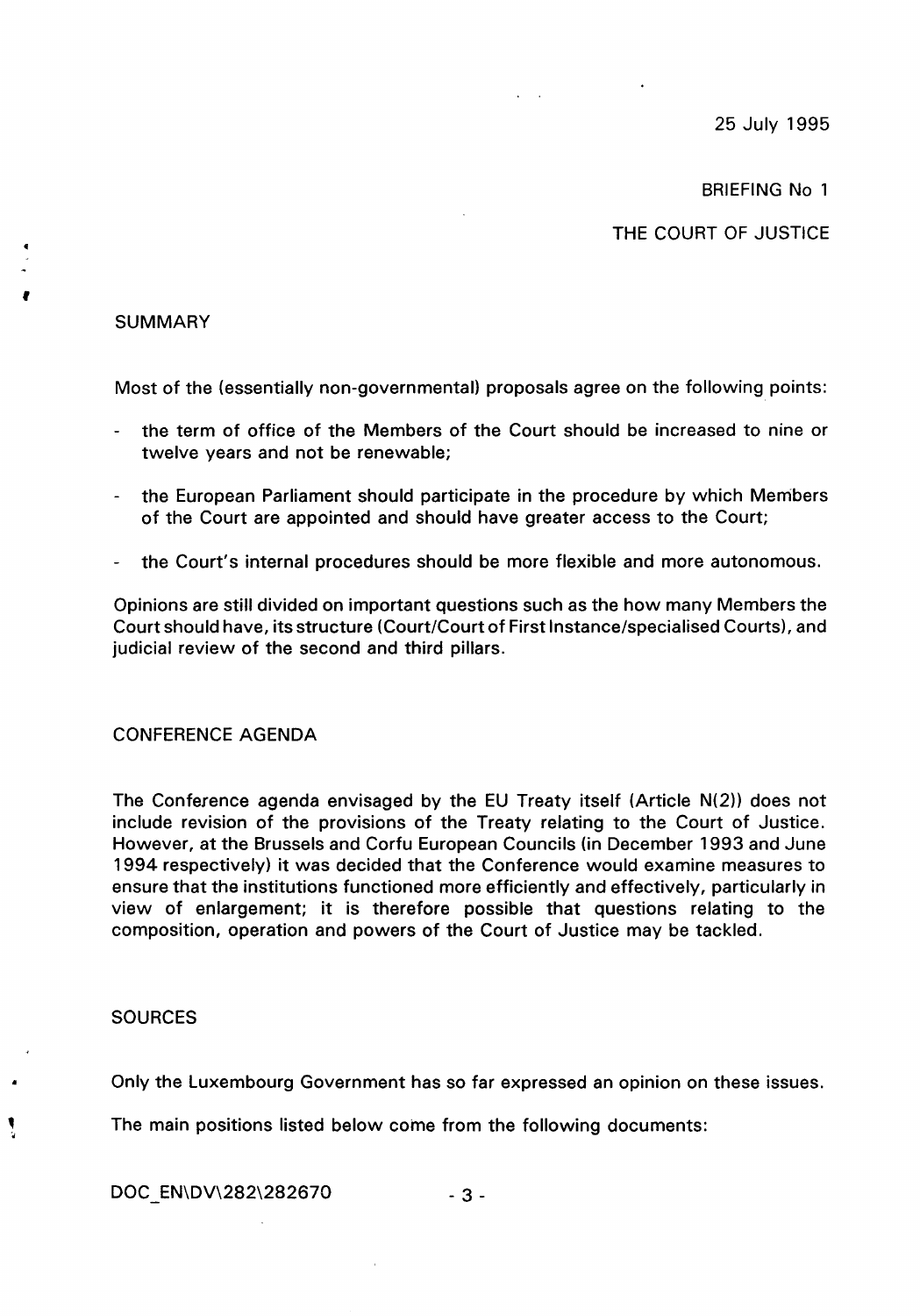- reports by the institutions on the functioning of the EU Treaty, and in particular the report by the Court of Justice itself;
- principal earlier reports of the European Parliament (Spinelli reports of February 1984 on the draft EU Treaty, the Herman report of February 1994 on the draft constitution of the Union and the Rothley report of April 1993 on the role of the Court of Justice);
- studies or reports by specialist organizations (Bertelsmann Foundation, January , 1994; International European Movement, April 1995).

## POSITIONS

- 1. Members of the Court
- 1.1. Appointments
- by the Council and European Parliament (Spinelli, Herman and Rothley reports);
- with the assent of the European Parliament (resolution of the European Parliament of 17 May 1995, based on the report by Bourlanges/Martin and the European Movement);
- by the Council in consultation with the European Parliament and/or the European Council (Spanish Government);
- without EP involvement (Bertelsmann Foundation);
- no European Parliament hearings for judges before they are appointed (Court of Justice). $^{\mathsf{1}}$

The Luxembourg Government takes the view that the method of appointing Members of the Court of Justice cannot be changed.

,<br>,

'

The Court does not express a view on whether the European Parliament should participate in the appointment of Members of the Court.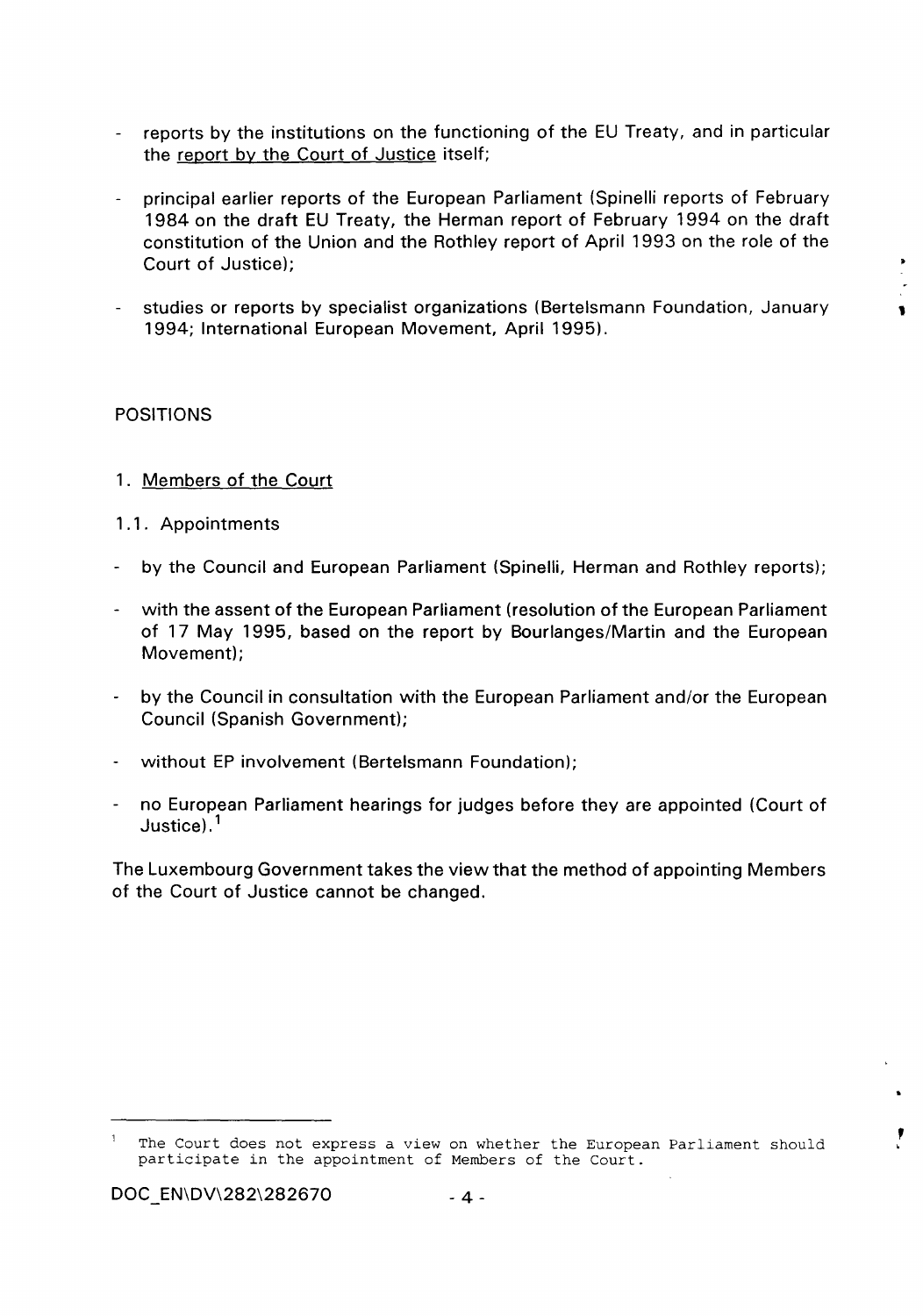## 1 .2. Number

- one judge per Member State useful (it would ensure that all the national legal systems were represented and legitimize Community justice), but a large increase in the number of judges has disadvantages (there would be too many judges to constitute a college and the creation of specialist chambers would undermine the unity of the law they made) (Court of Justice);
- creation of specialized chambers (European Parliament);
- an upper limit on the number of judges (e.g. 15 judges) or an increase with the creation of several 'full courts' (Spanish Government).

## 1 .3. Term of office

- term of office longer and non-renewable (Court of Justice);
- nine-year non-renewable term of office for judges (Herman, Rothley, European Parliament);
- 1 2-year non-renewable term of office (Spanish Government, European Movement, Bertelsmann Foundation).

## 2. Internal organization

- 2.1. Freedom to determine own internal organization (Spinelli);
- 2.2. Streamlined procedure and Rules of Procedure adopted by the Court itself (abolition of unanimous approval of Council, which would be taken for granted after a certain period) (Court of Justice);
- 2.3. Greater flexibility in the inner workings of the Court (European Parliament).

## 3. Judicial structure

 $\begin{matrix} \bullet & \bullet \\ \bullet & \bullet \end{matrix}$ 

- 3.1. No change at this stage in the respective jurisdictions of the Court of Justice and the Court of First Instance; in the long term (when greater integration gives rise to more litigation), the chambers of the Court of First Instance could specialize, or courts could be created for specialist fields and to 'filter' appeals to the Court; the number of judicial bodies could only be increased if at the same time a supreme court was retained (Court of Justice);
- 3.2. The Court of Justice could concentrate on constitutional disputes, references for preliminary rulings and appeals; the jurisdiction of the Court of First Instance could be extended in other areas (Rothley and Bertelsmann Foundation).

DOC EN\DV\282\282670  $-5$  -